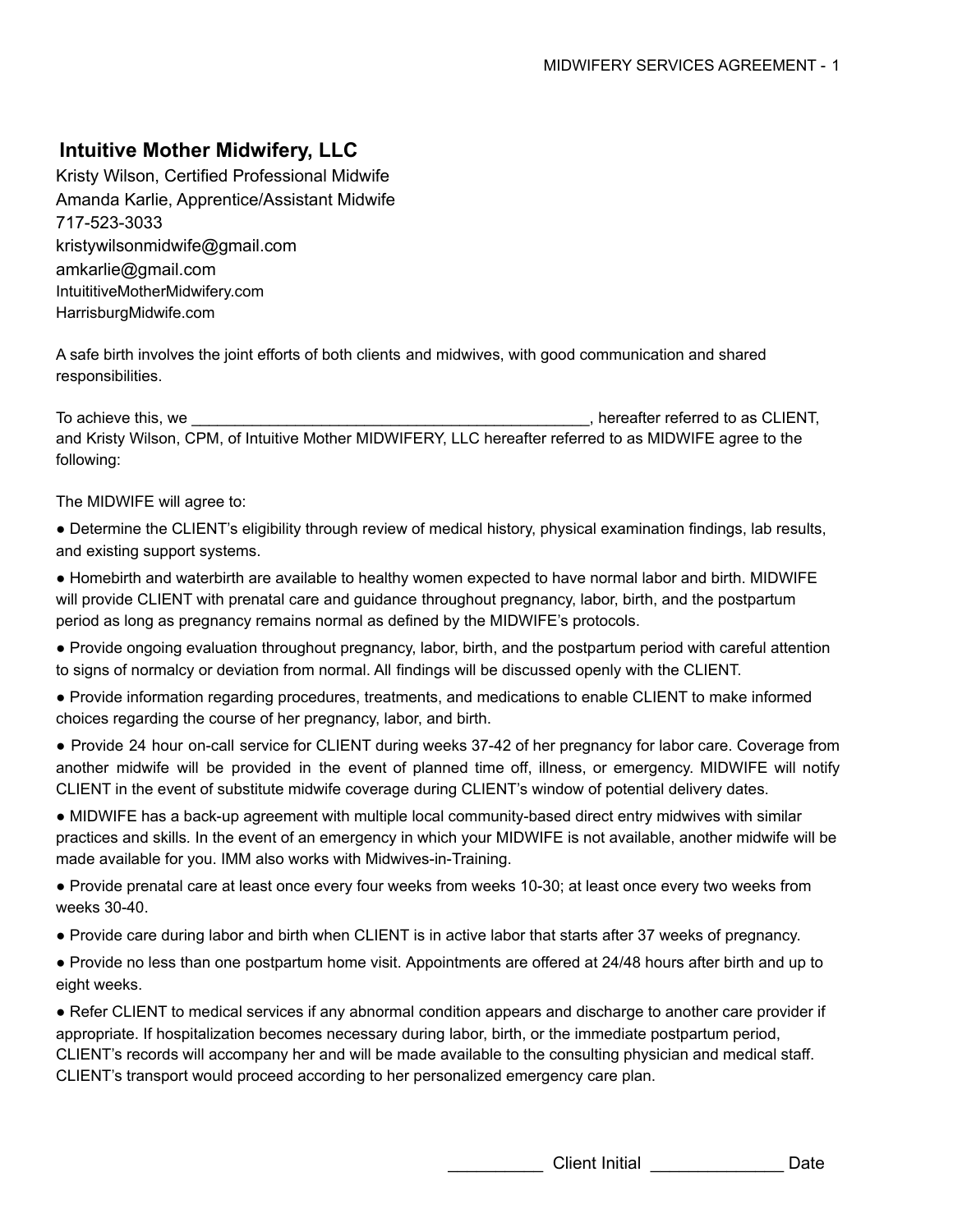#### CLIENT agrees to:

● Make an informed decision to give birth out of hospital, after having carefully considered the risk factors associated with birth in each setting. CLIENT is encouraged to discuss these factors with MIDWIFE. CLIENT may always choose to labor at the hospital instead of at home.

● Take the standard prenatal laboratory tests and procedures based on CLIENT's individual care plan. In some cases, CLIENT may sign an informed choice form and explain the reason CLIENT declines a recommended treatment plan. CLIENT may be discharged from care if MIDWIFE feels the refusal limits MIDWIFE's ability to assess CLIENT's condition and/or safely treat CLIENT.

● Actively promote a healthy pregnancy by maintaining excellent nutrition and sound health practices, including regular exercise, avoiding caffeine, tobacco, alcohol, and other drugs, and keeping CLIENT's scheduled prenatal appointments.

● Compile a list of questions and concerns to be discussed with MIDWIFE during CLIENT's next scheduled appointment. Text message is not a reliable mode of communication. Urgent matters warrant a direct phone call to MIDWIFE, a call to 911, or a visit to the nearest emergency room.

● Provide a primary support person whose main concern is the support of CLIENT throughout pregnancy, labor, birth, and the immediate postpartum period.

● Have help available in the home 24 hours per day for at least one week after the birth.

● Arrange for an adult other than the primary support person to be responsible for any small children that will be present at the time of labor and birth.

● Educate every person expected to be present at the labor or birth about out of hospital birth by bringing them to a prenatal appointment or class. Persons planning to be at the birth must meet/talk to the midwife PRIOR to the 36 week home visit. Do not wait until the home visit to introduce other persons to the midwife.

● Request complete records from other healthcare providers as needed.

● Have requested birth kit supplies ready by the scheduled home visit around 36 weeks of pregnancy.

● Breastfeed the baby.

● Transfer mother or baby to the hospital if MIDWIFE detects problems that can be managed appropriately only in the hospital. MIDWIFE provides a sensitive, supportive, and homelike atmosphere for prenatal care and the birthing experience. While emergency training is available, MIDWIFE is not a hospital and does not have an operating room or intensive care unit for mother or baby, nor the services of an anesthesiologist.

● Pay all fees incurred if transfer to physician management and hospitalization is necessary. CLIENT agrees to accept all financial obligations for obstetric or hospital care. This could include fees for ambulance transfer if medically necessary. These charges are not part of the midwifery service fees.

● CLIENT agrees to pay all midwifery service fees specified in the financial agreement. CLIENT understands and agrees that the midwife cannot be on-call for the birth if the contract is not paid in full.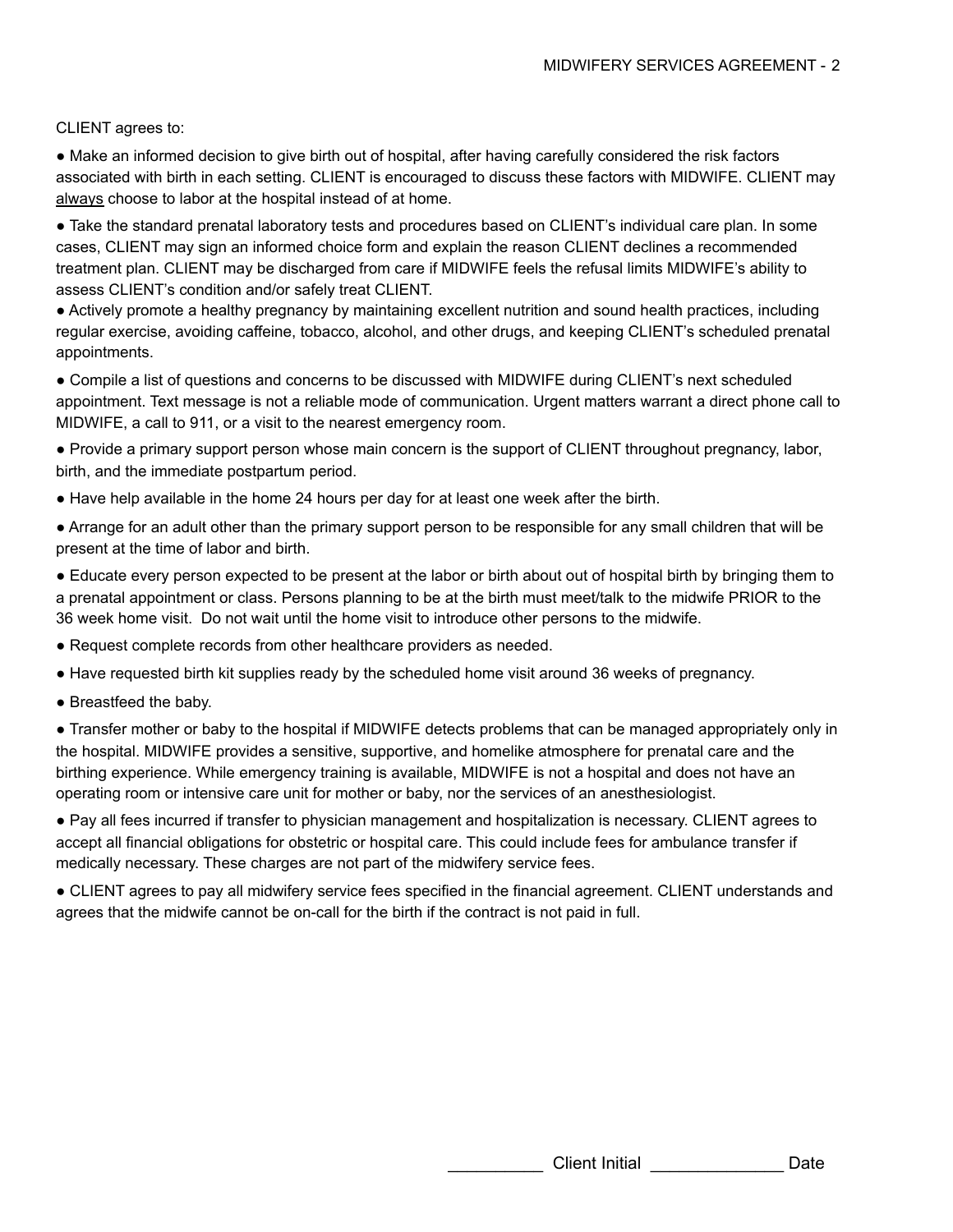Agreement and Disclaimer:

I have read and understand the above information concerning midwifery services with Kristy Wilson, CPM and Intuitive Mother MIDWIFERY, LLC. I agree to fulfill my obligations as outlined above. I understand that I may be released from care if I am unable to safely have a homebirth or do not adequately prepare for a safe homebirth. Birth has inherent risks, whether it takes place in the home or in a hospital. Statistically, planned out of hospital birth (OOHB) with a trained midwife has been proven to be as safe as hospital births, and has fewer interventions. The risk of OOHB is centered around the lack of availability of advanced medical technology. As midwives, we are trained in careful monitoring of both mother and baby to ensure safety throughout the process; we transfer care if either is unstable. Birth can, in rare cases, require emergency skills, many of which we are trained in, including newborn resuscitation, CPR, and managing postpartum hemorrhage. Rarely, both in and out of the hospital, morbidities and mortalities occur during birth for both the newborn and the parent. It is ultimately up to the client and their families to research the option of OOHB, ask questions, and assume responsibility for the risks involved. CLIENT may always choose to labor at the hospital instead of at home.

Addendums or Changes:

CLIENT SIGNATURE and DATE

 $\mathcal{L}_\text{max}$  , and the contract of the contract of the contract of the contract of the contract of the contract of the contract of the contract of the contract of the contract of the contract of the contract of the contr

 $\mathcal{L}_\text{max}$  , and the contract of the contract of the contract of the contract of the contract of the contract of the contract of the contract of the contract of the contract of the contract of the contract of the contr

 $\mathcal{L}_\text{max}$  , and the contract of the contract of the contract of the contract of the contract of the contract of the contract of the contract of the contract of the contract of the contract of the contract of the contr

 $\mathcal{L}_\text{max}$  , and the contract of the contract of the contract of the contract of the contract of the contract of the contract of the contract of the contract of the contract of the contract of the contract of the contr

CLIENT PRINT and DATE

MIDWIFE SIGNATURE and DATE

MIDWIFE PRINT and DATE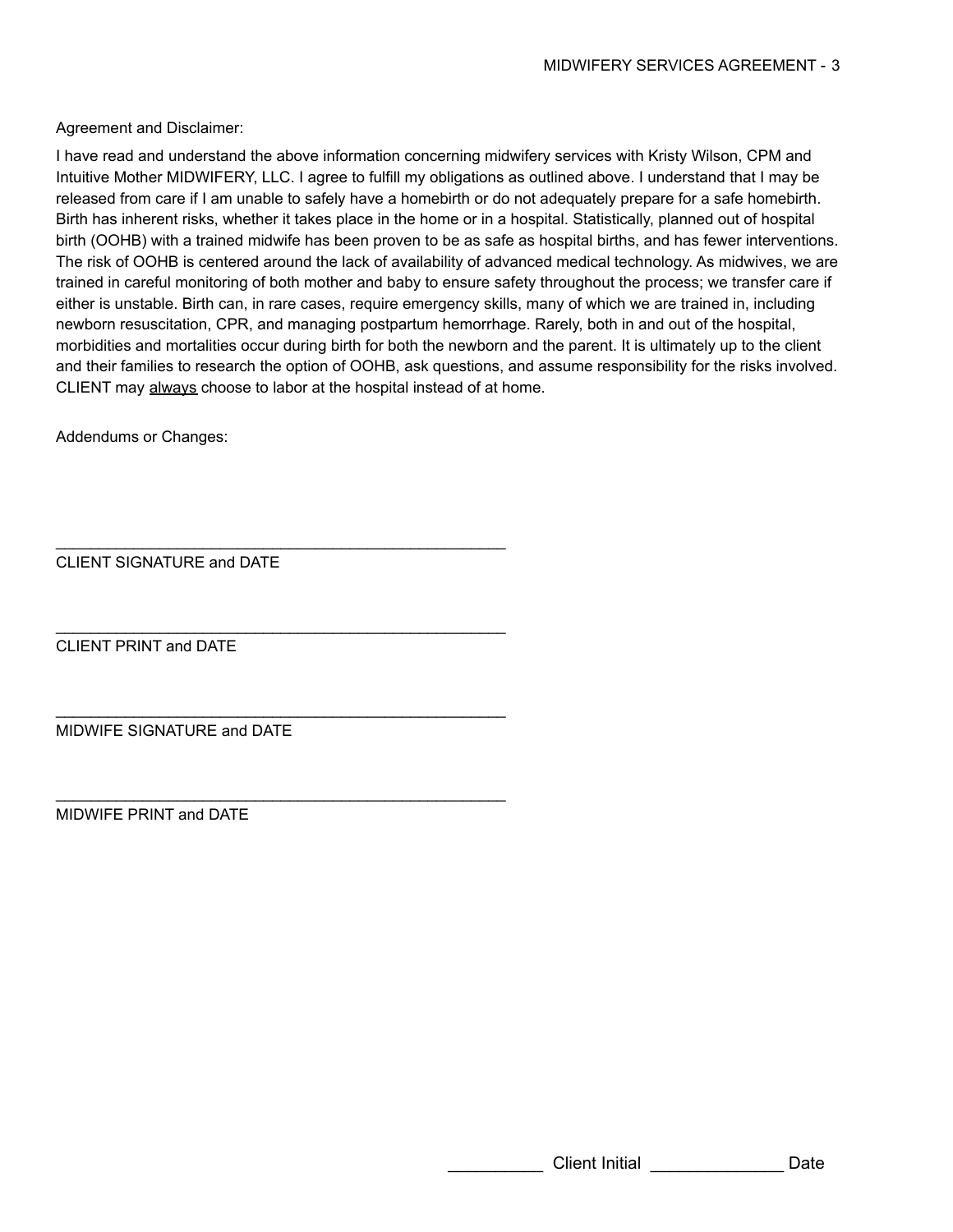Kristy Wilson, Certified Professional Midwife Amanda Karlie, Apprentice/Assistant Midwife 717-523-3033 kristywilsonmidwife@gmail.com amkarlie@gmail.com IntuititiveMotherMidwifery.com HarrisburgMidwife.com

### FINANCIAL AGREEMENT

### **The basic midwifery fee of \$4000 includes:**

- Regular prenatal, postpartum and newborn care up to 6 weeks after birth.
- 1 visit per month up to 32 weeks, then every other week until 38 weeks.
- After 38 weeks, and until birth, visits are scheduled every 3-14 days depending on the needs of each particular client. All regular scheduled visits are planned at the client's home. Any unplanned visits may need to be arranged at the midwife's office depending on availability.
- 24 hour on-call service (37-42 weeks pregnant) and (2 weeks after birth). Please note that text messaging is for non-urgent needs only. For all urgent needs, please call your midwife by phone, or dial 911, or go to the nearest emergency room.
- Trained birth assistant to attend birth as the midwife's assistant.
- Postpartum appointments up to 6 weeks after birth at 24/48 hours, 7-10 days, and 6 weeks.
- Basic breastfeeding support. Please note that I do not have a lactation certification and am not trained to handle advanced lactation needs.

**Not Included**: Ultrasounds and Labs/Blood work. These fees may be billed to insurance or can be wrapped into your invoice fee for reimbursement plans. Midwives have cash discount fees available through all third-party providers to make these services most economical for you. Expect to pay \$400-1000 for these services.

**Travel Fees**: Travel Fees may be assessed on a case-by-case basis and will depend on the distance and time needed to travel from 17070. Additional toll fees may be added when applicable.

The full midwifery fee and all accrued service and travel fees must be paid in full at the 34 week appointment. The midwife cannot attend a home visit or birth if the contract is not paid in full. Intuitive Mother Midwifery accepts cash, checks and online payments through Quickbooks. **Check Payments should be made out to: INTUITIVE MOTHER MIDWIFERY.**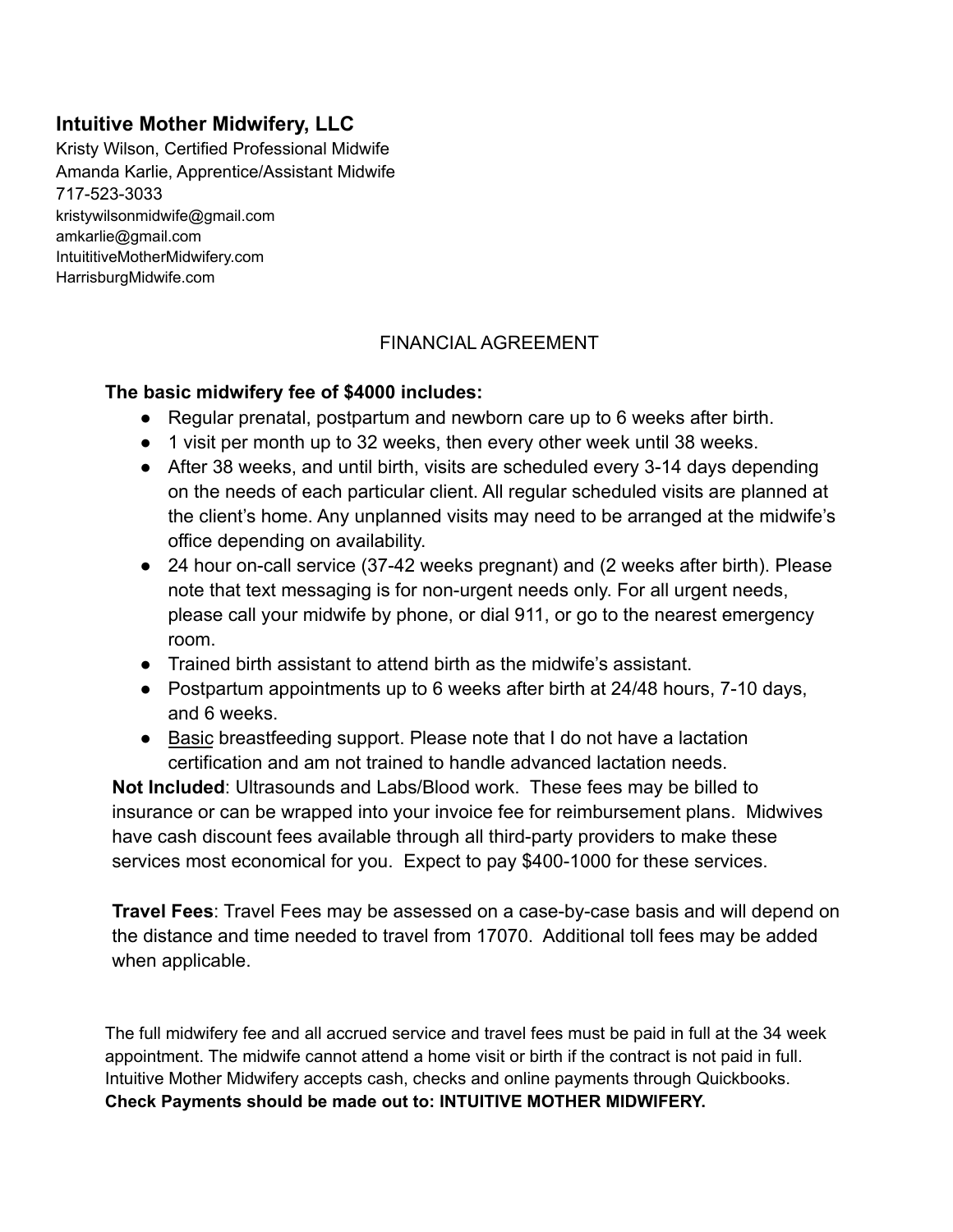#### **Retaining Fee**:

\$600 RETAINING FEE due immediately upon start of contract. This reserves your due date and assures that the midwife does not take too many clients within a month's period. It assures that the midwife is available for proper prenatal care, emergencies when necessary, and is prepared to be midwife on-call for you or prepare to have a backup provided in case it is necessary for personal reasons. Some months, the midwife will have to refuse potential clients due to being booked. This retaining fee assures your place on the midwife's calendar. It provides the midwife with income for sending ancillary referrals, ordering labs, reading results and caring for your needs between appointments, receiving and sending requests and records on your behalf and a variety of other tasks that midwives do between appointments for clients.

#### **Termination of Care:**

Please note that if you discontinue care at any time for any reason, there is NO refund of the \$600 retaining fee, plus you will be billed \$200 per charted visit (including the initial/first appointment) and any all charted appointments, and all additional fees accrued. If you have been paying according to the required minimum per appointment, you may be due a refund. You will NOT receive the \$600 retaining fee as a refund and you may NOT reallocate that retaining fee towards charted and billable visits and services. In the event of termination of contract, lab fees, referral costs, nutritional supplements and any and all ancillary services are subject to be billed. (For example, if you terminate care after 4 visits: You will have paid \$1800. Your visits would be billed at \$200 each and the \$600 RETAINING FEE is non-refundable. Therefore, you would have a \$400 credit on your account.

Agreement and Disclaimer I have read and understand the above information concerning financial arrangements with Intuitive Mother Midwifery, LLC. I agree to fulfill my financial obligations as outlined above. Failure to pay fees in a timely manner may result in release from care by Intuitive Mother Midwifery, LLC . Unpaid fees are subject to late fees and may be turned over to collections.

CLIENT SIGNATURE and DATE

\_\_\_\_\_\_\_\_\_\_\_\_\_\_\_\_\_\_\_\_\_\_\_\_\_\_\_\_\_\_\_\_\_\_\_\_\_\_\_\_\_\_\_\_\_\_\_\_\_\_\_\_

\_\_\_\_\_\_\_\_\_\_\_\_\_\_\_\_\_\_\_\_\_\_\_\_\_\_\_\_\_\_\_\_\_\_\_\_\_\_\_\_\_\_\_\_\_\_\_\_\_\_\_\_

\_\_\_\_\_\_\_\_\_\_\_\_\_\_\_\_\_\_\_\_\_\_\_\_\_\_\_\_\_\_\_\_\_\_\_\_\_\_\_\_\_\_\_\_\_\_\_\_\_\_\_\_

\_\_\_\_\_\_\_\_\_\_\_\_\_\_\_\_\_\_\_\_\_\_\_\_\_\_\_\_\_\_\_\_\_\_\_\_\_\_\_\_\_\_\_\_\_\_\_\_\_\_\_\_

CLIENT PRINT and DATE

MIDWIFE SIGNATURE and DATE

MIDWIFE PRINT and DATE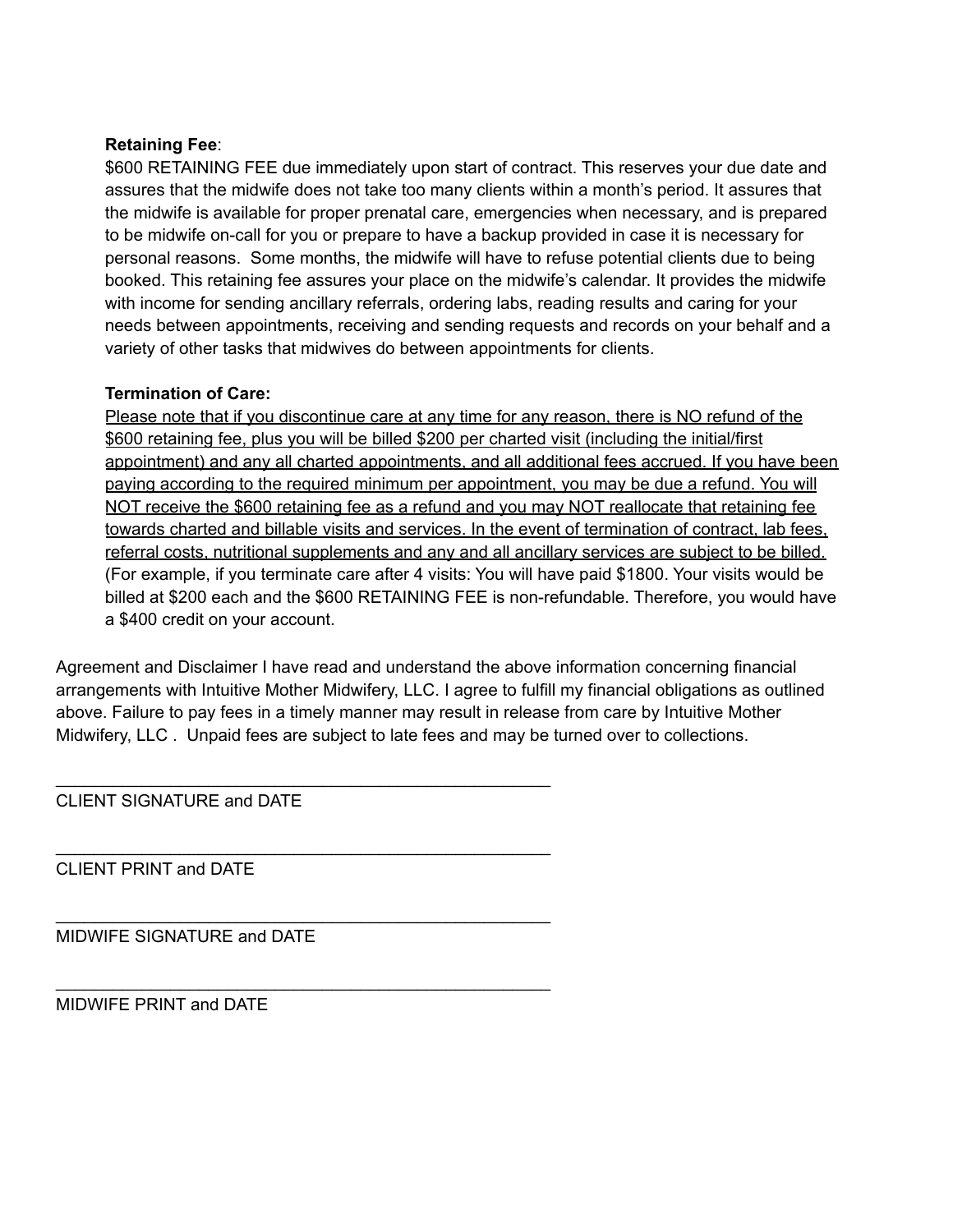Kristy Wilson, Certified Professional Midwife Amanda Karlie, Apprentice/Assistant Midwife 717-523-3033 kristywilsonmidwife@gmail.com amkarlie@gmail.com IntuititiveMotherMidwifery.com HarrisburgMidwife.com

### DISCLOSURE REGARDING INSURANCE REIMBURSEMENTS

Dear Client,

We have prepared this letter to help you better understand the complexities of medical insurance; we realize how confusing it can be. To begin, we would like to emphasize that we do not bill your medical insurance on your behalf and your total amount payable to us is due in full prior to your expected due date.

All levels of payments by insurance companies, including allowed fees, usual, customary and reasonable, are governed by the premiums paid. As independent midwives, we have the right to set our own contract terms with you to provide you with service that surpasses what is "customary and normal" by many medical providers. Our fees are based upon a combination of our time and constant dedication to providing our clients with the highest quality of care based upon the Midwifery Model of Care. Therefore, Intuitive Mother Midwifery, LLC and the midwives are not in-network with any insurance provider. Our treatment, protocols and care for you is never based upon an insurance contract.

Your insurance contract is between you and your insurance carrier. If you have medical insurance, we can provide you with a global invoice approximately 2 weeks after your birth. You may then complete a claim request with your insurance carrier to seek reimbursement from your insurance carrier.

If you have a cost-sharing plan, please ask us for an estimated bill of service and we can provide this for you at any time.

Signature of Acknowledgement: